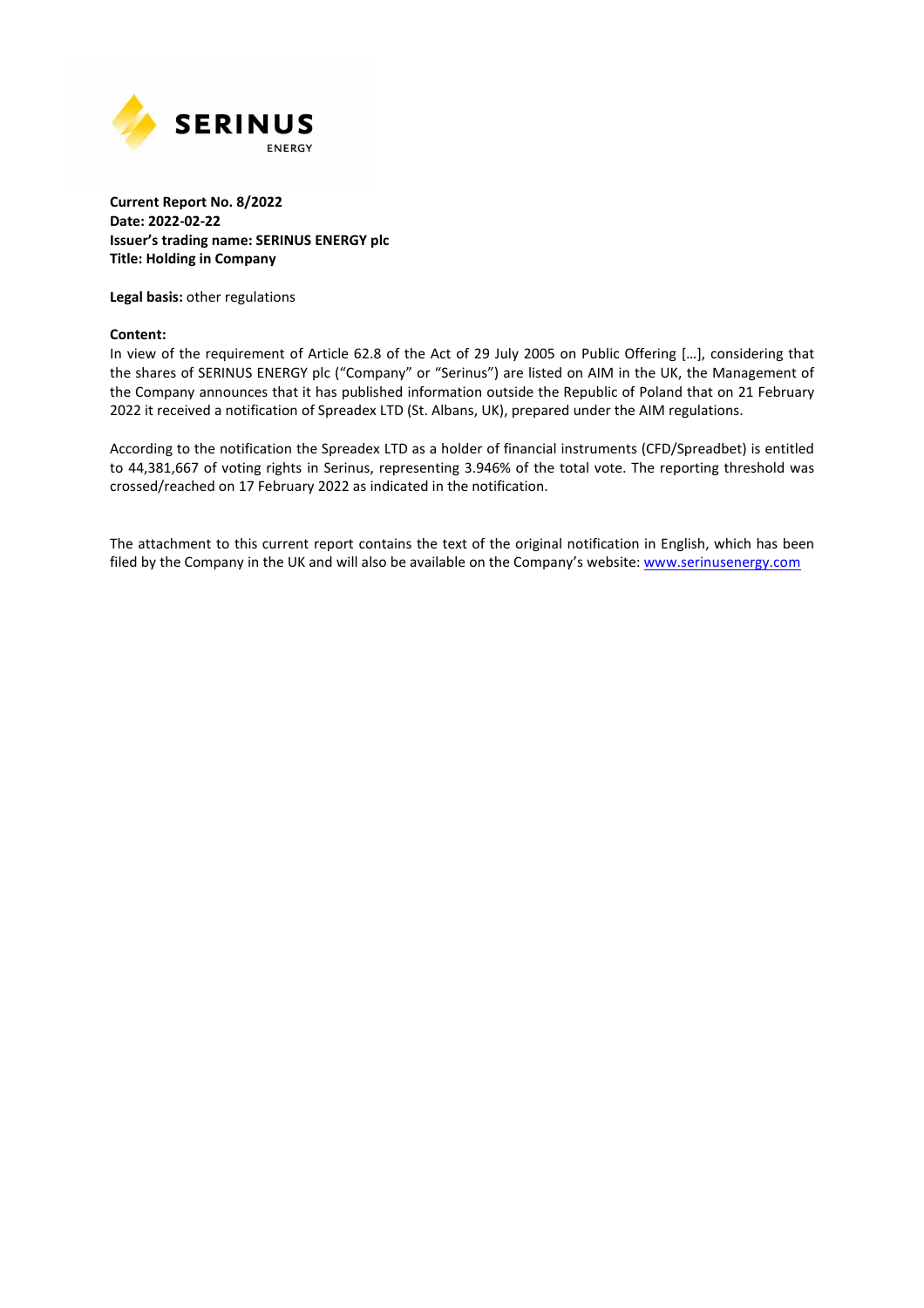TR-1: Standard form for notification of major holdings

**1. Issuer Details** 

### **ISIN**

JE00BF4N9R98

#### **Issuer Name**

SERINUS ENERGY PLC

### **UK or Non-UK Issuer**

UK

### **2. Reason for Notification**

An acquisition or disposal of financial instruments

### **3. Details of person subject to the notification obligation**

#### **Name**

Spreadex LTD

#### **City of registered office (if applicable)**

St. Albans

### **Country of registered office (if applicable)**

United Kingdom

**4. Details of the shareholder** 

**Full name of shareholder(s) if different from the person(s) subject to the notification obligation, above** 

**City of registered office (if applicable)** 

## **Country of registered office (if applicable)**

**5. Date on which the threshold was crossed or reached** 

17-Feb-2022

**6. Date on which Issuer notified** 

21-Feb-2022

**7. Total positions of person(s) subject to the notification obligation** 

| % of voting<br>rights attached<br>to shares (total<br>of $8.A$ ) | % of voting rights<br>through financial<br>instruments<br>(total of 8.B $1 +$<br>8.B.2) | <b>Total of both</b><br>in $% (8.A +$<br>8.B) | <b>Total number of</b><br>voting rights<br>held in issuer |
|------------------------------------------------------------------|-----------------------------------------------------------------------------------------|-----------------------------------------------|-----------------------------------------------------------|
|------------------------------------------------------------------|-----------------------------------------------------------------------------------------|-----------------------------------------------|-----------------------------------------------------------|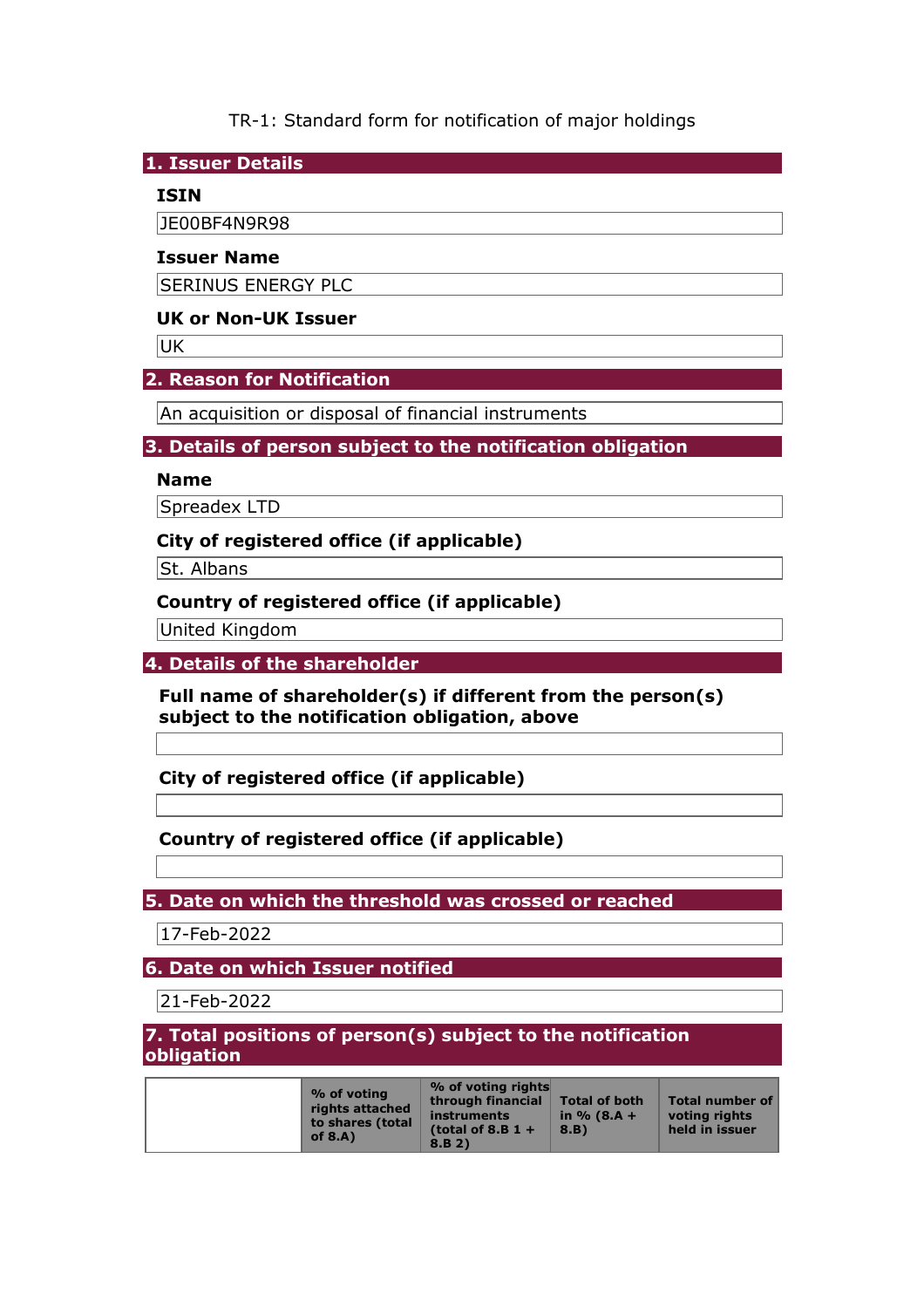| Resulting<br>situation on the<br>date on which<br>threshold was<br>crossed or<br>reached | 0.000000 | 3.946000 | 3.946000 | 44381667 |
|------------------------------------------------------------------------------------------|----------|----------|----------|----------|
| Position of<br>previous<br>notification (if<br>applicable)                               |          |          |          |          |

#### **8. Notified details of the resulting situation on the date on which the threshold was crossed or reached**

### **8A. Voting rights attached to shares**

| <b>Class/Type of</b><br>shares ISIN<br>code(if possible) | votina riahts<br>(DTR5.1) | Number of direct Number of indirect<br>votina riahts<br>(DTR5.2.1) | $\mathcal{O}_0$ of direct<br>voting rights<br>(DTR5.1) | $\frac{1}{2}$ of indirect<br>voting rights<br>(DTR5.2.1) |
|----------------------------------------------------------|---------------------------|--------------------------------------------------------------------|--------------------------------------------------------|----------------------------------------------------------|
| Sub Total 8.A                                            |                           |                                                                    |                                                        |                                                          |

#### **8B1. Financial Instruments according to (DTR5.3.1R.(1) (a))**

| <b>Type of financial</b><br>instrument | <b>Expiration</b><br>date | <b>Exercise/conversion</b><br>period | <b>Number of voting</b><br>rights that may be<br>acquired if the<br>instrument is<br>exercised/converted | % of voting<br>rights |
|----------------------------------------|---------------------------|--------------------------------------|----------------------------------------------------------------------------------------------------------|-----------------------|
| CFD/Spreadbet                          |                           |                                      | 44381667                                                                                                 | 3.946000              |
| Sub Total 8.B1                         |                           |                                      | 44381667                                                                                                 | 3.946000%             |

#### **8B2. Financial Instruments with similar economic effect according to (DTR5.3.1R.(1) (b))**

| <b>Type of</b><br>financial<br>instrument | <b>Expiration</b><br>date | $\mathsf{Exercise}/\mathsf{conversion}$<br>period | <b>Physical or cash</b><br><b>settlement</b> | Number of<br>voting rights | $%$ of<br>votina<br>riahts |
|-------------------------------------------|---------------------------|---------------------------------------------------|----------------------------------------------|----------------------------|----------------------------|
| Sub Total 8.B2                            |                           |                                                   |                                              |                            |                            |

#### **9. Information in relation to the person subject to the notification obligation**

 $|1$ . Person subject to the notification obligation is not controlled by any natural person or legal entity and does not control any other undertaking(s) holding directly or indirectly an interest in the (underlying) issuer.

| <b>Ultimate</b><br>controlling person undertaking | Name of<br>controlled | $\%$ of voting<br>rights if it equals through financial<br>the notifiable<br>threshold | $\sim$ of voting rights<br>or is higher than linstruments if it equals<br>$ $ or is higher than the<br>notifiable threshold | <b>Total of both if it</b><br>equals or is<br>higher than the<br>notifiable<br>threshold |
|---------------------------------------------------|-----------------------|----------------------------------------------------------------------------------------|-----------------------------------------------------------------------------------------------------------------------------|------------------------------------------------------------------------------------------|
|                                                   |                       |                                                                                        |                                                                                                                             |                                                                                          |

## **10. In case of proxy voting**

### **Name of the proxy holder**